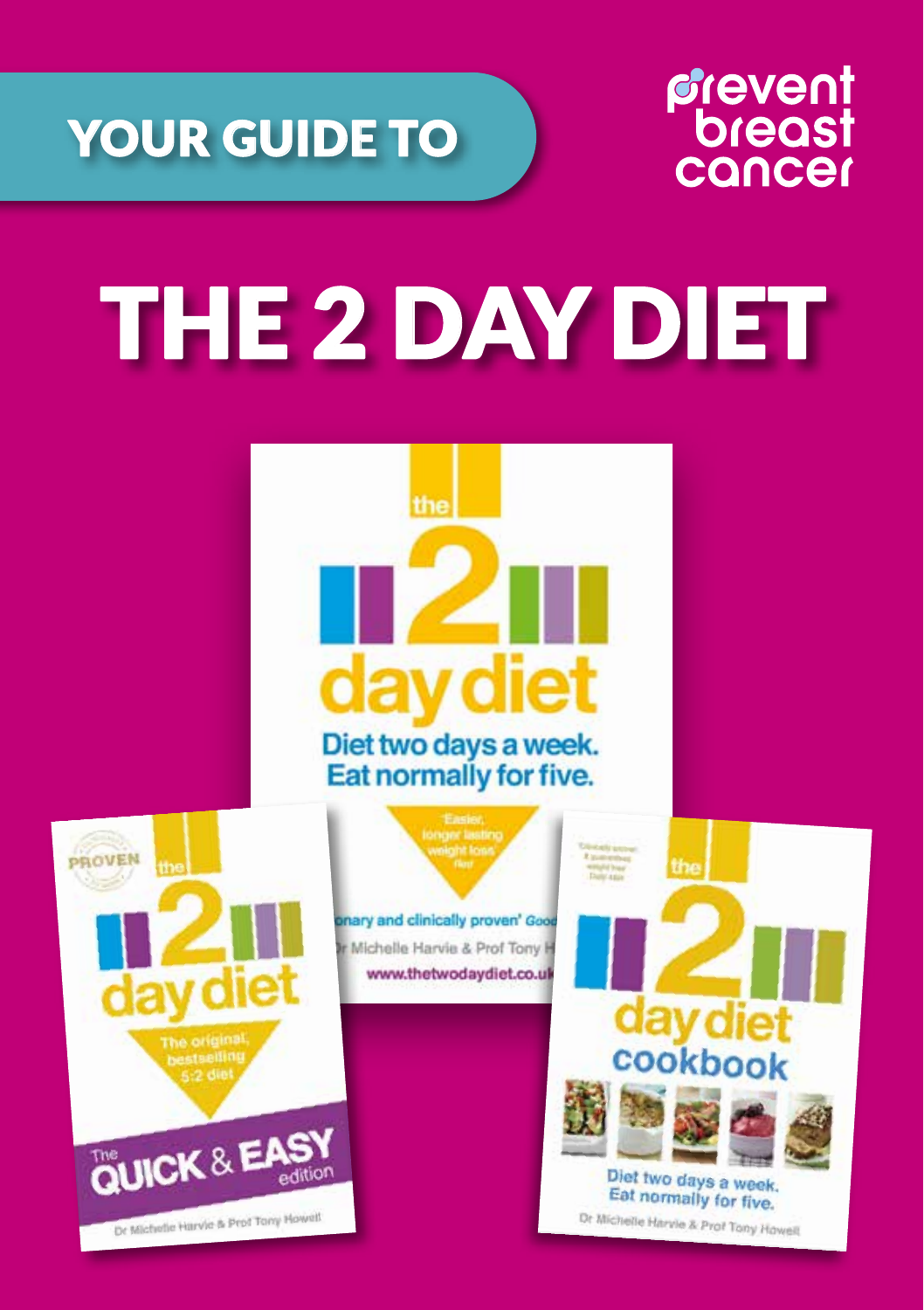## **CONTENTS**

| Section two - What to eat on the five Mediterranean days 15 |  |
|-------------------------------------------------------------|--|
|                                                             |  |
|                                                             |  |
|                                                             |  |
|                                                             |  |
|                                                             |  |
|                                                             |  |
|                                                             |  |

### **DIETITIANS**

Nightingale Centre University Hospital of South Manchester Southmoor Road, Manchester, M23 9LT

Tel: 0161 291 4412 **Email:** smu-tr.2daywythenshawe@nhs.net

## INTRODUCTION

The 2 Day Diet is a clinically proven and easy-to-follow intermittent diet that can help you lose weight and become healthier.

Developed by acclaimed Prevent Breast Cancer scientists, Dr Michelle Harvie and Professor Tony Howell, it is a revolutionary approach to weight loss which calls for just two days a week of dieting (restricted days), rather than counting calories or skipping meals.

Unlike other 5:2 diets, there are only a few simple rules to follow on the diet days – low in carbohydrates (including low carb fruit and vegetables) but high in protein and healthy fats. This means that the two 'restricted' days will leave dieters feeling full and satisfied, rather than battling cravings. It is suggested to do your two days of dieting together. For the rest of the week, a balanced Mediterranean-style diet should be followed.

To reap the full benefits of the diet, on the 'unrestricted' days you should still be eating healthily, but you won't have to drastically cut your calories or feel as if you're depriving yourself of food as you would on other diets.

To purchase the books, please visit:

www.preventbreastcancer.org.uk/shop/books

### HOW WE LOSE AND GAIN WEIGHT

We need energy to fuel our major organs, maintain the normal functions of the body (our metabolic rate), and to fuel any physical activity we do. Energy comes from food and drink. To stay the same weight we need to eat as many calories as we burn off .

To lose weight we either need to cut down our food intake, be more active or ideally a combination of both.

Being active can boost weight loss when we follow a diet, and helps us to burn fat and keeps our muscles. Being active also helps to improve fitness, reduce health risks and improve our well being and mood.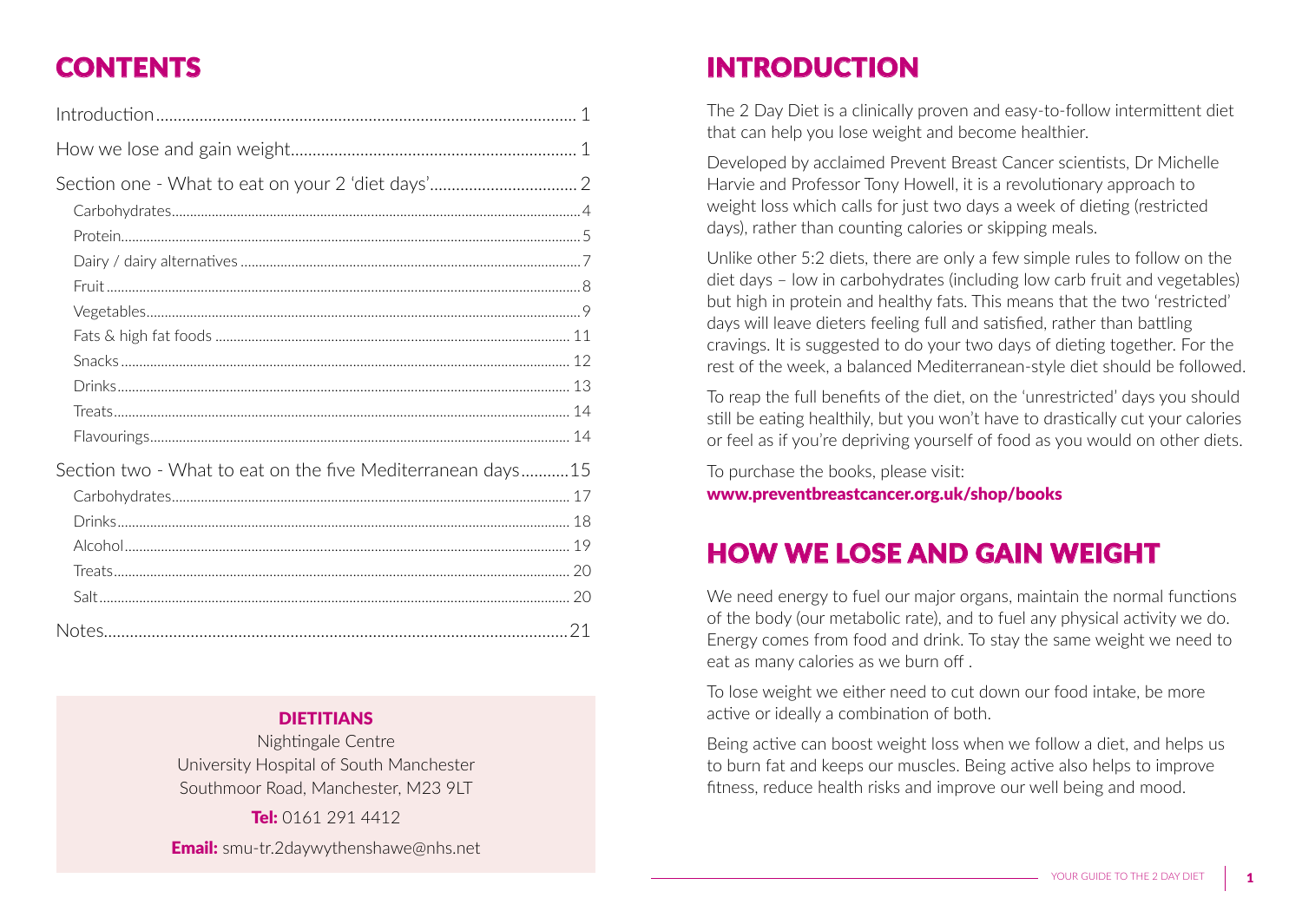# **SECTION** ONE

## What to eat on your 2 'diet days'

The 2 Day Diet includes 2 low carbohydrate, low calorie 'diet days' each week. Try to do these days together each week.

The 2 low carb diet days are different to many other low carb diets you have heard of. The 2 day diet includes a healthy balance of foods. It is designed for optimum health, ensures you have a range of healthy protein foods and the right balance of healthy fats, and allows you some dairy / dairy alternatives foods, fruit and plenty of vegetables.

On the 2 'diet days' you can only have the following food portions which are explained on the following pages.

| 2 day diet portions allowed on each diet day |                        |
|----------------------------------------------|------------------------|
| <b>Men</b>                                   | <b>Women</b>           |
| O                                            | $\left( \ \right)$     |
| Minimum 6<br>Maximum 11                      | Minimum 5<br>Maximum 9 |
| Maximum 4                                    | Maximum 3              |
| Aim for 3                                    | Aim for 3              |
| Aim for 5                                    | Aim for 5              |
| Aim for 1                                    | Aim for 1              |
|                                              |                        |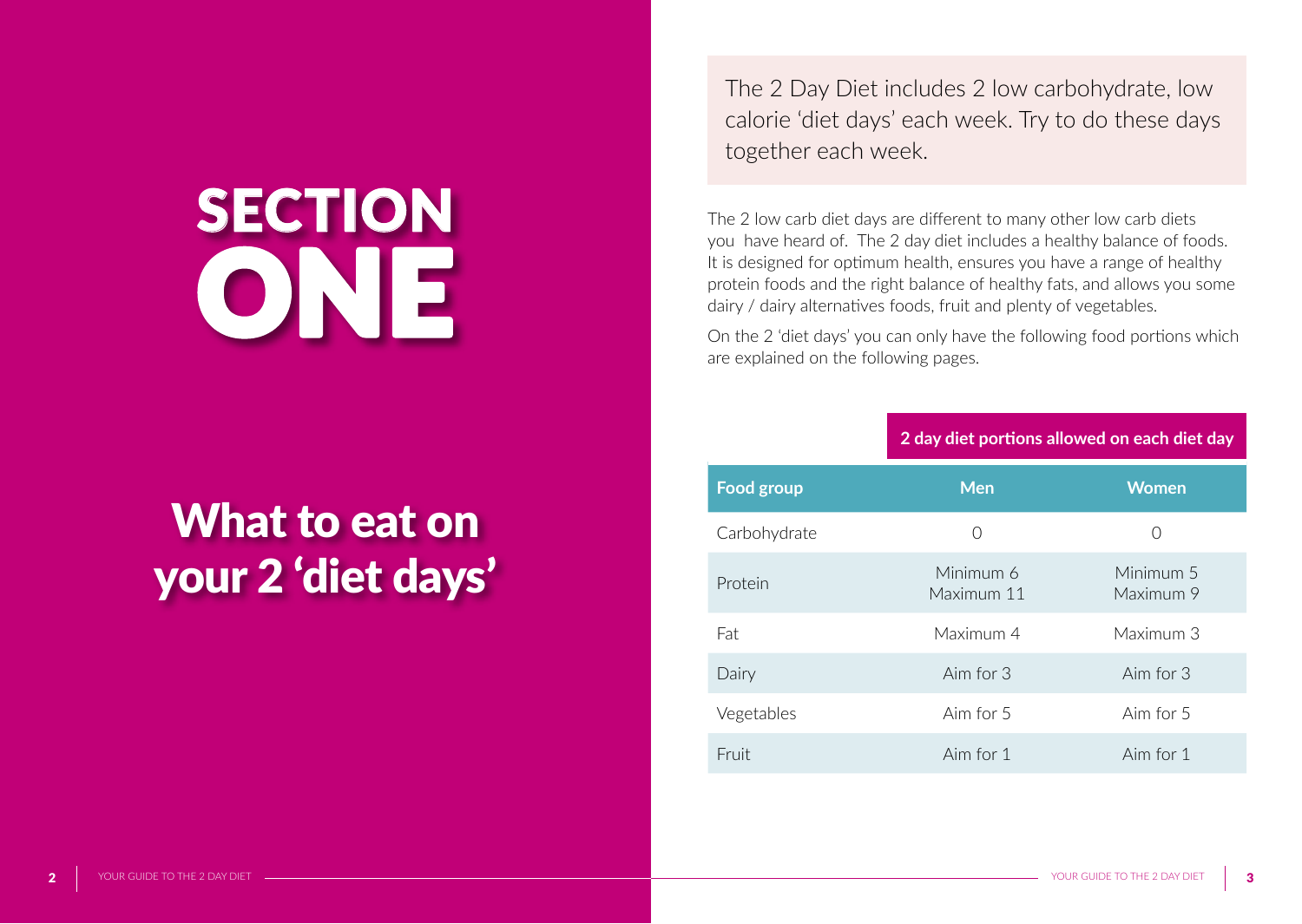### **CARBOHYDRATES**

On the 2 'diet days', you should avoid foods which contain lots of carbohydrate this includes the foods and drinks listed below.



### Not allowed on 'diet days'

- Bread, or food containing bread such as breaded fish
- Breakfast cereals including porridge oats
- Pasta, or pasta products such as lasagne, spaghetti in tomato sauce, ravioli
- Rice, or rice products such as risotto, rice pudding, sushi
- Potatoes, or potato products such as fish cakes, mashed potato, chips, waffles
- Crackers, crisp breads and rice cakes
- Sugar and foods with added sugar e.g. cakes biscuits, fizzy drinks, honey, sweets, chocolate (you can use sweeteners)
- Flour or foods containing flour such as white sauces
- Alcohol

## PROTEIN

For women: On each 'diet day' you can have between 5 and 9 portions of these protein foods.

For men: On each 'diet day' you can have between 6 and 11 portions of these protein foods.

Raw weights are listed for meats and fish (except tinned fish or lean ham).

Aim to have two servings of fish a week, including at least one serving of oily fish. A serving is 140g (4.9oz).

Have a maximum of 500g or 1lb 1oz of red meat a week, this can include a maximum of 6 portions of ham and bacon.

Avoid protein foods not listed in the table as these may be higher in carbohydrates.

| <b>Protein</b>                                      | 1 portion                   | <b>Equal to</b>                   |
|-----------------------------------------------------|-----------------------------|-----------------------------------|
| Fresh or smoked white fish<br>(e.g. haddock or cod) | 60g or<br>207               | $\frac{1}{2}$ of a fish fillet    |
| Seafood (e.g. prawns,<br>mussels, crab)             | 45g or<br>$1\frac{1}{2}$ 07 | $\frac{1}{4}$ of a 180 g packet   |
| Canned tuna in brine or<br>spring water             | 45g or<br>$1\frac{1}{2}$ 07 | $\frac{1}{3}$ standard tin (120g) |
| Canned tuna in olive oil                            | 30g or<br>1 <sub>07</sub>   | $\frac{1}{4}$ standard tin (120g) |
| Chicken, turkey, duck, pheasant                     | 30g or<br>1 <sub>07</sub>   | 1 slice size<br>of playing card   |

*Continues on next page…...*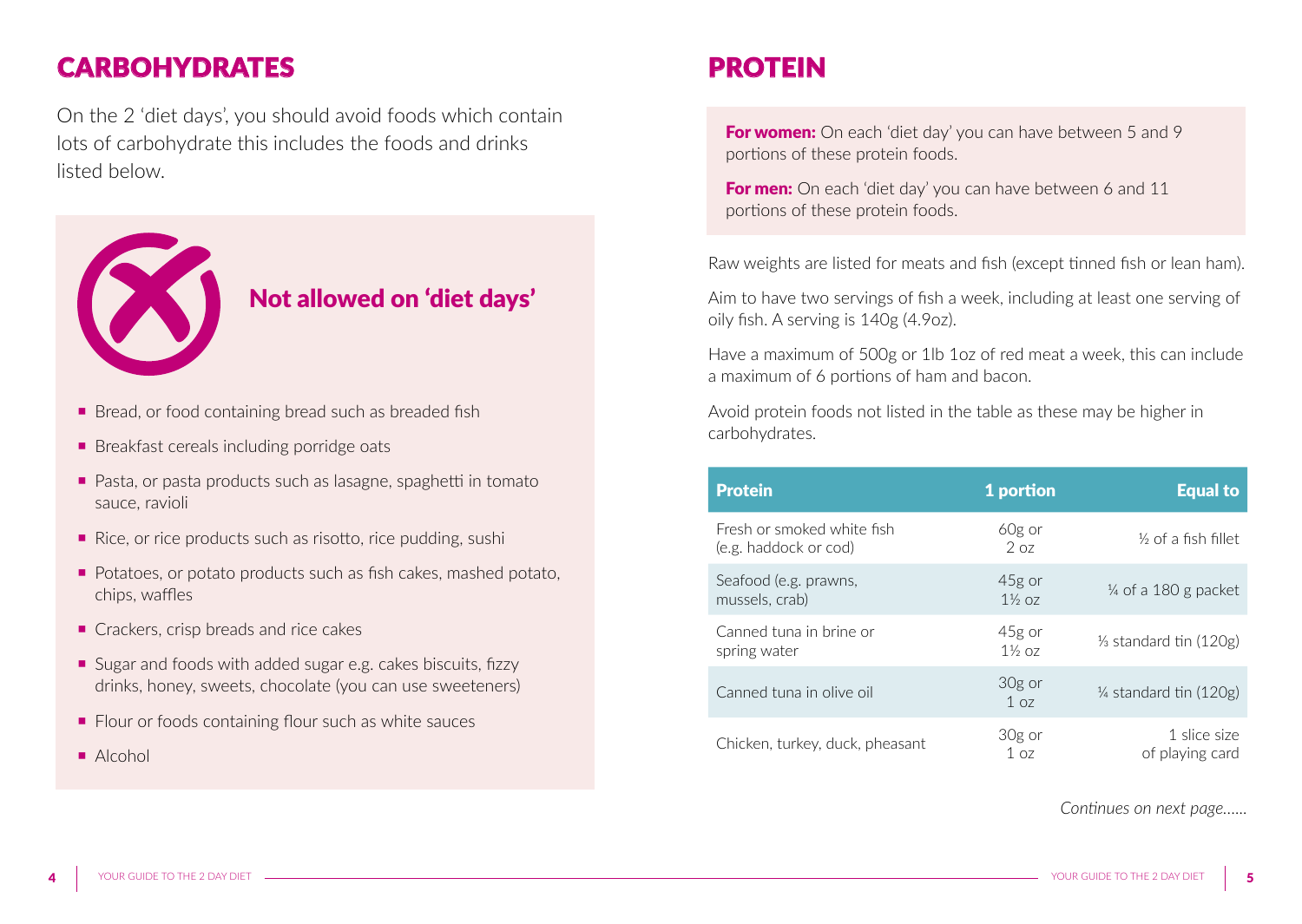| Oily fish (fresh or tinned in tomato<br>sauce or olive oil - drained), e.g.<br>mackerel, sardines, salmon, trout,<br>tuna, kippers, smoked salmon | 30g or<br>1 <sub>07</sub>                | 1/4 standard tin (120g)<br>or<br>1/4 fillet of salmon |
|---------------------------------------------------------------------------------------------------------------------------------------------------|------------------------------------------|-------------------------------------------------------|
| Lean beef, pork, lamb, rabbit,<br>venison, offal (fat removed)                                                                                    | 30g or<br>1 <sub>oz</sub>                | 1 slice size of playing<br>card                       |
| Lean grilled bacon                                                                                                                                | $25g$ or $\frac{3}{4}$ oz                | 1 rasher                                              |
| Lean ham                                                                                                                                          | 30g or<br>1 <sub>07</sub>                | 1 medium, 2 small or 4<br>wafer thin slices           |
| Eggs                                                                                                                                              | 60g or<br>2 oz                           | 1 egg                                                 |
| Tofu                                                                                                                                              | 50g or<br>$1\frac{2}{3}$ oz              | size of 2 match boxes                                 |
| Quorn slices (bacon, ham, chicken)                                                                                                                | $25g$ or $\frac{3}{4}$ oz                | 2 slices                                              |
| Low-fat hummus                                                                                                                                    | 30g or<br>1 <sub>07</sub>                | 1 level tablespoon                                    |
| Lentils, chickpeas & beans<br>Raw weight<br>Cooked or tinned weight                                                                               | $20g$ or $\frac{2}{3}$ oz<br>65g or 2 oz | 1 tablespoon<br>1½ tablespoons                        |
| Soya/edamame beans                                                                                                                                | 30g or<br>1 oz                           | 1 tablespoon                                          |
| Quorn, e.g. pieces, mince, fillets                                                                                                                | 30g or<br>1 <sub>oz</sub>                | 1 tablespoon or 1/2 a<br>fillet                       |
| Vegetarian sausage                                                                                                                                | 25g or<br>$\frac{3}{4}$ 07               | 1/ <sub>2</sub> sausage                               |
| Textured vegetable protein (TVP)                                                                                                                  | $10g$ or $\frac{1}{3}$ oz<br>uncooked    | 1 heaped tablespoon<br>uncooked                       |
| Frozen vegetarian mince                                                                                                                           | 30g or<br>1 <sub>oz</sub>                | 1 tablespoon                                          |

## DAIRY / DAIRY ALTERNATIVES

On each 'diet day', have 3 portions of these low-fat foods to help you get enough calcium.

| <b>Milk and dairy foods</b>                                                                                                                                                | <b>1 Portion</b>                                            | <b>Equal to</b>                        |
|----------------------------------------------------------------------------------------------------------------------------------------------------------------------------|-------------------------------------------------------------|----------------------------------------|
| Milk (semi-skimmed or skimmed)                                                                                                                                             | 1/ <sub>3</sub> pint or<br>200 ml                           | 1 small glass                          |
| Soya milk (with added calcium)                                                                                                                                             | 1/ <sub>3</sub> pint or<br>200 ml                           | 1 small glass                          |
| Diet yoghurts, low fat/fat-free<br>Greek, Greek style, fromage frais,<br>plain soya yoghurt                                                                                | 120-150g<br>or $4-5$ oz                                     | 1 small pot or 3<br>heaped tablespoons |
| Whole milk natural yoghurt                                                                                                                                                 | 80g or<br>$1\frac{2}{3}$ 07                                 | 2 tablespoons                          |
| Plain or fruit-flavoured high-protein<br>yoghurt                                                                                                                           | $120-150$ g<br>or $4-5$ oz                                  | 1 small pot or 3<br>heaped tablespoons |
| Cottage cheese                                                                                                                                                             | 75g or<br>$1\frac{1}{2}$ 07                                 | 2 tablespoons 1/4 pot                  |
| Cream cheese (light or extra light)                                                                                                                                        | 30g or 1 oz                                                 | 1 tablespoon                           |
| Quark                                                                                                                                                                      | 90g or 3 oz                                                 | 1/ <sub>3</sub> pot or 3 tablespoons   |
| Lower fat hard cheeses e.g.<br>reduced fat cheddar, edam,<br>bavarian smoked, feta, ricotta,<br>mozzarella, reduced fat halloumi,<br>paneer made from semi-skimmed<br>milk | $30g$ or $1oz$<br>No more<br>than 120g<br>or 4 oz<br>a week | Matchbox size                          |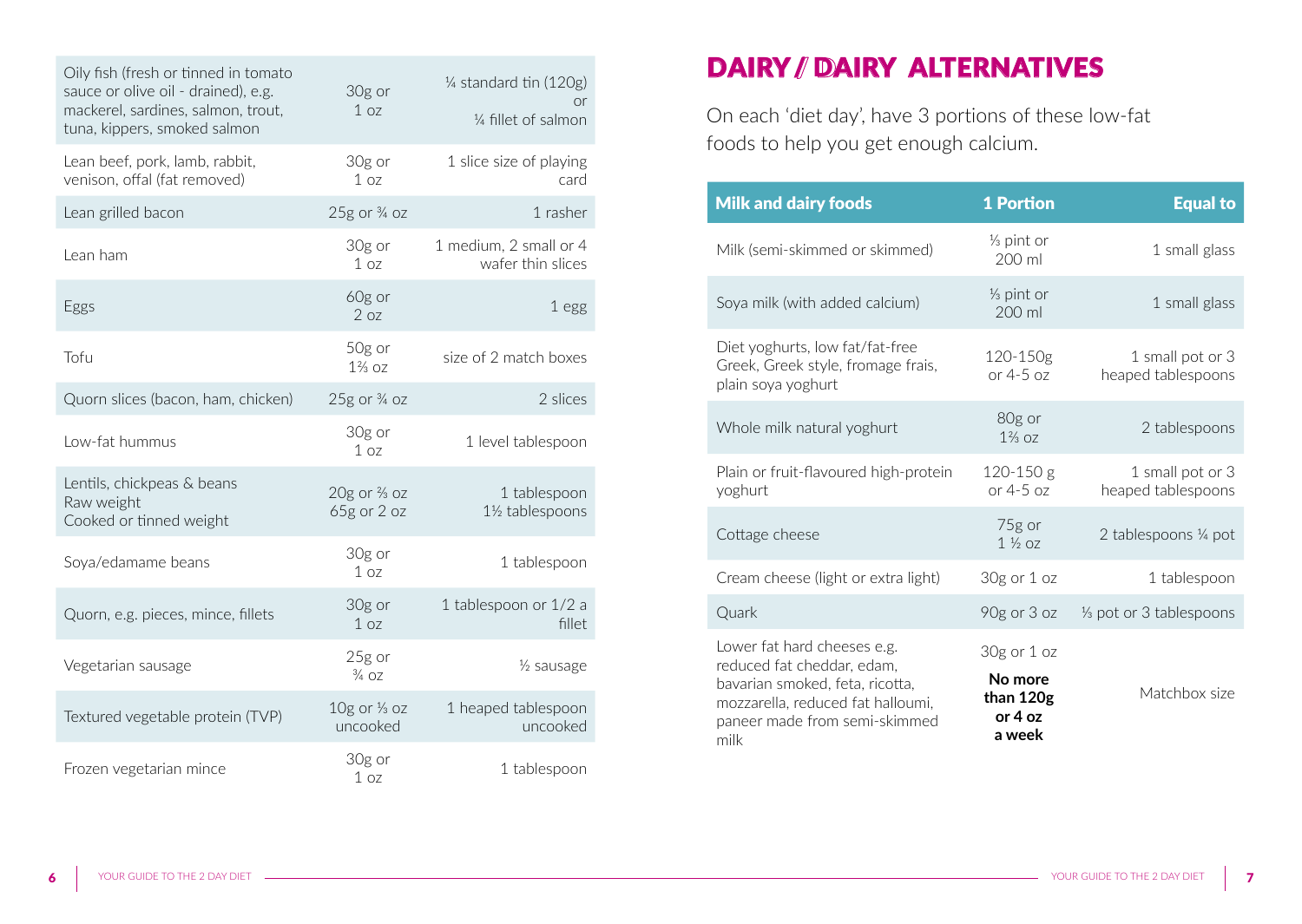### FRUIT

On each 'diet day' you can have 1 portion of fruit. The table below shows what counts as one portion of fruit.

| <b>Fruit</b>                                                                            | 1 Portion                   | <b>Equal to</b>                      |
|-----------------------------------------------------------------------------------------|-----------------------------|--------------------------------------|
| Dried fruits (raisins, currants,<br>apricots)                                           | 30g or<br>1 <sub>07</sub>   | 1 tablespoon                         |
| Berries (e.g. blackberries,<br>blueberries, redcurrants,<br>raspberries, strawberries)  | 80g or<br>$2\frac{2}{3}$ oz | 1 handful                            |
| Cherries or grapes                                                                      | 80g or<br>$2\frac{2}{3}$ 07 | 15 cherries                          |
| Grapefruit, guava and mango                                                             | 80g or<br>$2\frac{2}{3}$ oz | $1/2$ a whole fruit                  |
| Large fruit (e.g. melon, pineapple,<br>papaya)                                          | 80g or<br>$2\frac{2}{3}$ oz | 1 medium slice                       |
| Medium fruits (e.g. apple, pear,<br>nectarine, orange, peach, banana,<br>pomegranate)   | 80g or<br>$2\frac{2}{3}$ oz | 1 fruit                              |
| Small fruit (e.g. fresh apricots, kiwi,<br>clementine, passion fruit, plums)            | 80g or<br>$2\frac{2}{3}$ 07 | 3 tablespoons                        |
| Any stewed fruit - unsweetened<br>or with calorie-free sweetener e.g.<br>apple, rhubarb | 90g or<br>3 oz              | 1/ <sub>3</sub> pot or 3 tablespoons |
| Kumquats, lychees, physalis                                                             | 80g or<br>$2\frac{2}{3}$ oz | 5 fruits                             |

### VEGETABLES

On each 'diet day' have Minimum of 5 portions of vegetables from the list below and overleaf. Each portion is 80 g or 2⅔ oz (for both cooked and raw vegetables).

| <b>Vegetables</b>           | 1 portion (80g or $2\frac{2}{3}$ oz) is equal to |
|-----------------------------|--------------------------------------------------|
| Artichoke                   | 2 globe hearts                                   |
| Asparagus, canned           | 7 spears                                         |
| Asparagus, fresh            | 5 spears                                         |
| Aubergine                   | 1/3 medium                                       |
| Beans, French               | 4 heaped tablespoons                             |
| Beans, runner               | 4 heaped tablespoons                             |
| Beansprouts, fresh          | 2 handfuls                                       |
| Beetroot (fresh or pickled) | 1 large, or 4 baby                               |
| <b>Broccoli</b>             | 2 spears                                         |
| <b>Brussel sprouts</b>      | 8 sprouts                                        |
| Cabbage                     | 1/6 small cabbage or 2 handfuls                  |
| Cabbage, pickled            | 3 heaped tablespoons                             |
| Cabbage, shredded           | 3 heaped tablespoons                             |
| Carrots                     | 1 medium                                         |
| Cauliflower                 | 8 florets                                        |
| Celeriac                    | 3 heaped tablespoons                             |
| Celery                      | 3 sticks                                         |
| Chinese leaves              | 1/5 'head' Chinese leaves                        |
| Courgettes                  | 1/2 large courgette                              |
| Cucumber                    | 2 inch piece                                     |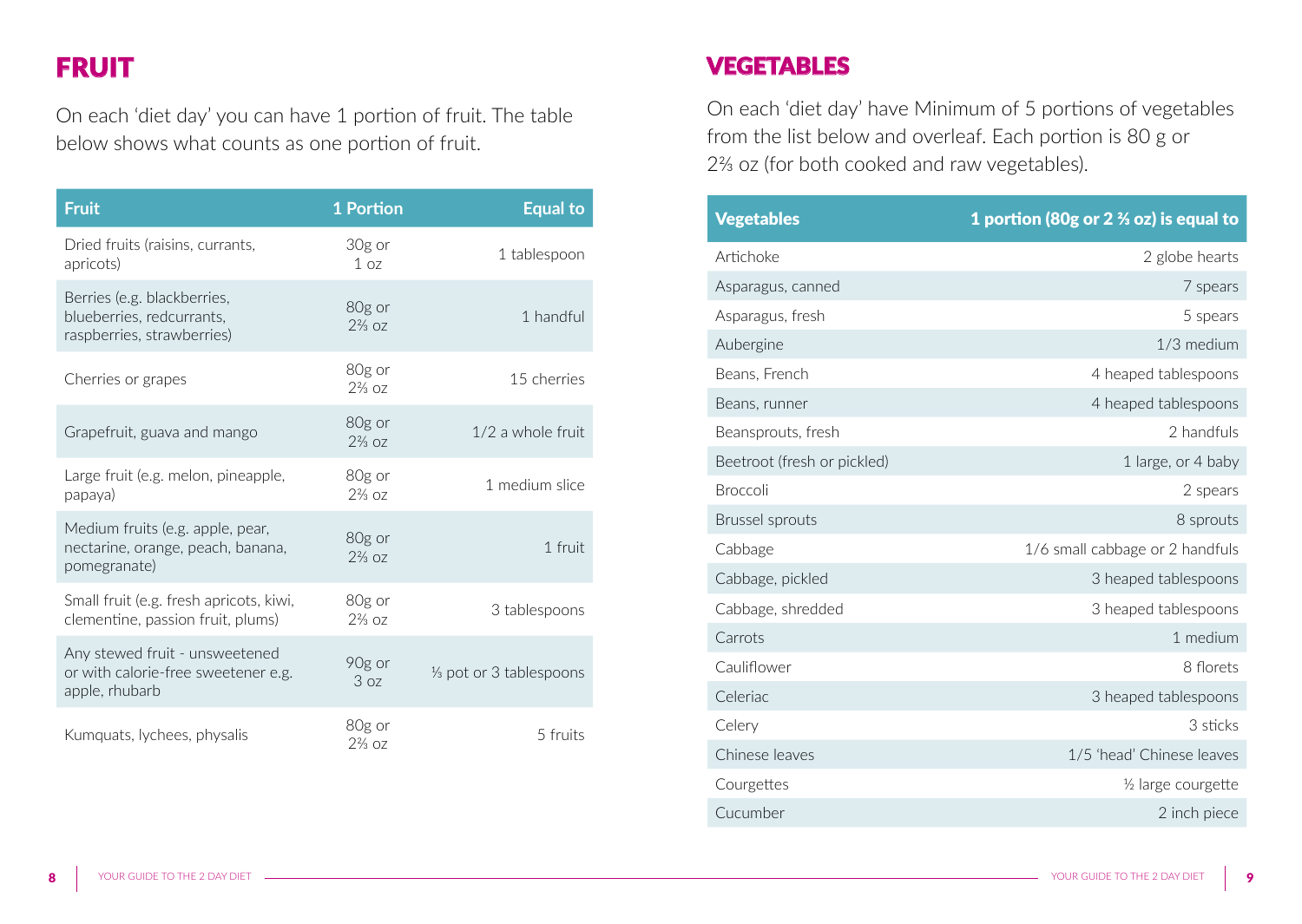| Curly kale, cooked            | 4 heaped tablespoons                     |
|-------------------------------|------------------------------------------|
| Fennel                        | 1/ <sub>2</sub> cup sliced               |
| Karela or Gourd               | $\frac{1}{2}$ medium                     |
| Leeks                         | $\frac{1}{2}$ medium                     |
| Lettuce (mixed leaves)        | 1 cereal bowl                            |
| Mangetout                     | 1 handful                                |
| Mushrooms, fresh              | 14 button or 3 handfuls of slices        |
| Mushrooms, dried              | 2 tablespoons or handful porcini         |
| Okra                          | 16 medium                                |
| Onion                         | $1/2$ a large                            |
| Pak choi (Chinese cabbage)    | 2 handfuls                               |
| Parsnip                       | 1 medium                                 |
| Peas                          | 2 heaped tablespoons                     |
| Pepper                        | $\frac{1}{2}$ pepper                     |
| Pumpkin                       | 3 heaped tablespoons                     |
| Radish                        | 10 radish                                |
| Spinach, cooked               | 2 heaped tablespoons                     |
| Spinach, fresh                | 1 cereal bowl                            |
| Spring greens, cooked         | 4 heaped tablespoons                     |
| Spring onion                  | 8 onions                                 |
| Sweetcorn, baby (not kernels) | 6 baby corns                             |
| Tomato, canned                | 2 plum tomatoes or 1/2 large can chopped |
| Tomato, fresh                 | 1 medium or 7 cherry                     |
| Tomato puree                  | 1 heaped tablespoon                      |
| Tomato, sundried              | 4 pieces                                 |
| Watercress                    | 1 cereal bowl                            |

### FATS & HIGH FAT FOODS

For women: A maximum of 3 fat portions of the follow-ing healthy fat foods.

For men: Maximum of 4 fat portions of the following healthy fat foods.

You can use low calorie spray oil freely and don't have to count this in your fat portions.

| Fat                                                                         | <b>1 Portion</b>          | <b>Equal to</b>                                                                                          |
|-----------------------------------------------------------------------------|---------------------------|----------------------------------------------------------------------------------------------------------|
| Margarine or low fat spread (olive<br>oil based, avoid the buttery types)   | 8g                        | 1 teaspoon                                                                                               |
| Olive/Vegetable/Rapeseed oil                                                | 7g                        | 1 dessertspoon                                                                                           |
| Oil based dressing                                                          | 7g                        | 1 dessertspoon                                                                                           |
| Seeds (e.g. linseed, pumpkin,<br>sunflower, sesame, chia, hemp)             | 7g                        | 1 dessertspoon                                                                                           |
| Unsalted or salted or dry<br>roasted nuts (not chestnuts<br>on 'diet days') | 7g                        | 1 dessertspoon or<br>3 walnut halves,<br>3 brazils, 4 almonds, 8<br>peanuts, 10 cashews or<br>pistachios |
| Pesto                                                                       | 8g                        | 1 teaspoon                                                                                               |
| Avocado                                                                     | 40g                       | 1/4 of an average                                                                                        |
| Olives                                                                      | 50g or 1 % oz             | 10 olives                                                                                                |
| Mayonnaise                                                                  | 5g                        | 1 teaspoon                                                                                               |
| Low fat mayonnaise                                                          | $15g$ or $\frac{1}{2}$ oz | 1 tablespoon                                                                                             |
| Peanut butter (without palm oil)                                            | 11g                       | 1 heaped teaspoon                                                                                        |
| Curry paste or Harissa paste                                                | $15g$ or $\frac{1}{2}$ oz | 1 tablespoon                                                                                             |
| Cocoa powder                                                                | 12 <sub>g</sub>           | 2 heaped teaspoons                                                                                       |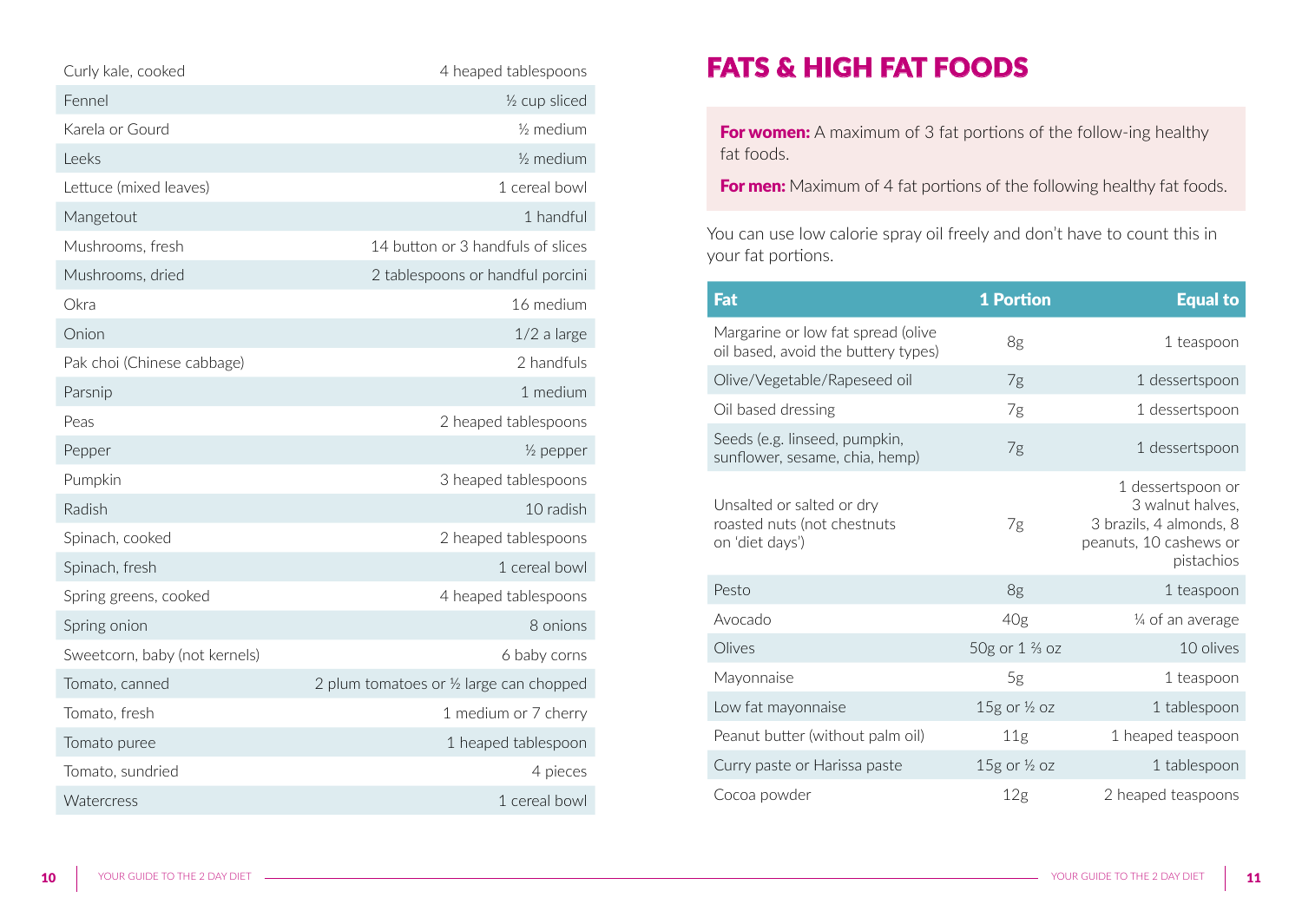## SNACKS

Try these snack ideas if you are hungry between meals on the 2 'diet days'. Snacks count towards your daily portions, e.g. olives count towards your fat portions.

- Salad or cooked vegetables with cottage cheese, low-fat cream cheese or low fat hummus
- Half a pot of cottage cheese
- $\blacksquare$  Stir fried tofu or chicken strips lightly fried inspices
- Half a tin of sardines or pilchards
- Hard boiled egg
- 30g piece of low fat cheese
- Olives
- Celery sticks filled with low-fat cream cheese
- ¡ Fruit
- Vegetable sticks, such as celery, cucumber, green peppers, mangetout, spring onions and cherry tomatoes with salsa, low-fat hummus, yoghurt dip
- Bowl of homemade soup
- Small handful of nuts (for example Brazil nuts, walnuts or pistachios)
- Yoghurt from allowed list
- $\blacksquare$  Homemade smoothie made with skimmed orsemi-skimmed milk yoghurt from allowed list andone piece of allowed fruit
- **Sugar-free jelly**
- Ice lolly made from frozen, diluted, sugar-freesquash

## DRINKS

It is important to drink plenty on your 'diet days'. We recommend you drink at least 8 glasses of fluid each day . This helps you to feel full and helps prevent constipation.

We often mistake thirst for hunger so if you really fancy something to eat try having a large drink first and see if your cravings go away. There's no need to avoid drinks containing caffeine, for example tea and coffee. Some research shows these drinks can be beneficial for your health.

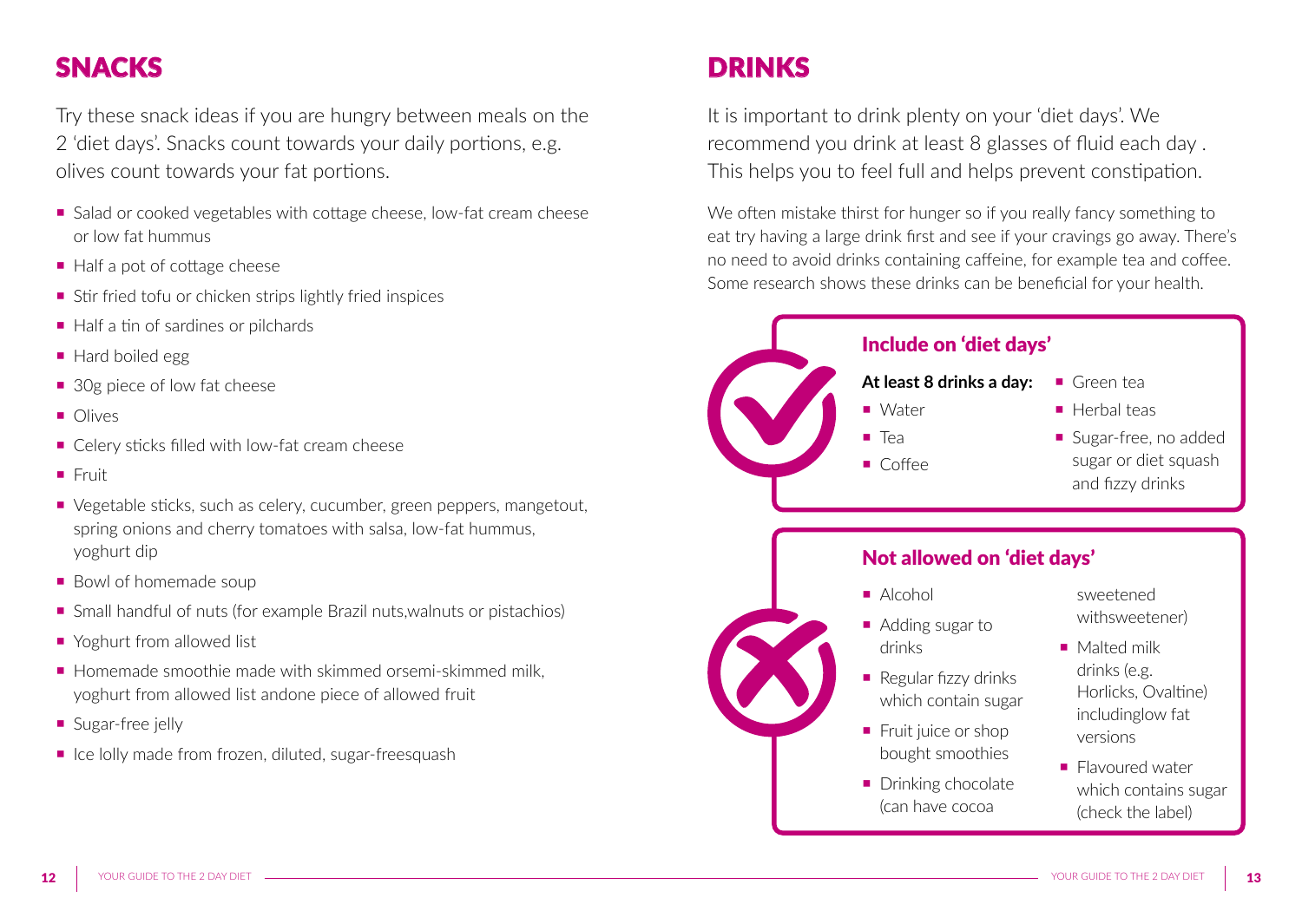### TREATS

On the 2 'diet days', most treat foods like chocolate, biscuits or ice cream are not allowed as they are high in carbohydrates.

### If you do want something sweet on a 'diet day' you could try one of the following options:

- ✓ Make a hot chocolate with semi-skimmed milk, cocoa powder and sweeteners
- ✓ Sugar free jelly
- ✓ Ice lollies made from frozen no added sugar squash
- $\checkmark$  Sugar free mints (up to 10 a day)
- ✓ Homemade smoothie made with skimmed or semi-skimmed milk, yoghurt from allowed list on page 8, and one piece of allowed fruit
- ✓ Sugar free gum
- ✓ Root liquorice (from health food shops)

### FLAVOURINGS

### You can use these flavourings freely;

- ✓ Lemon juice
- ✓ Fresh or dried herbs and spices
- $\sqrt{\ }$  Fresh ginger and garlic
- ✓ Black pepper
- Mustard or horseradish
- ✓ Vinegars e.g. red or white wine vinegar or balsamicvinegar
- ✓ Fresh or pre-chopped garlic or ginger
- ✓ Chilli e.g fresh, powder or dried flakes

# **SECTION** TWO

## What to eat on the five Mediterranean days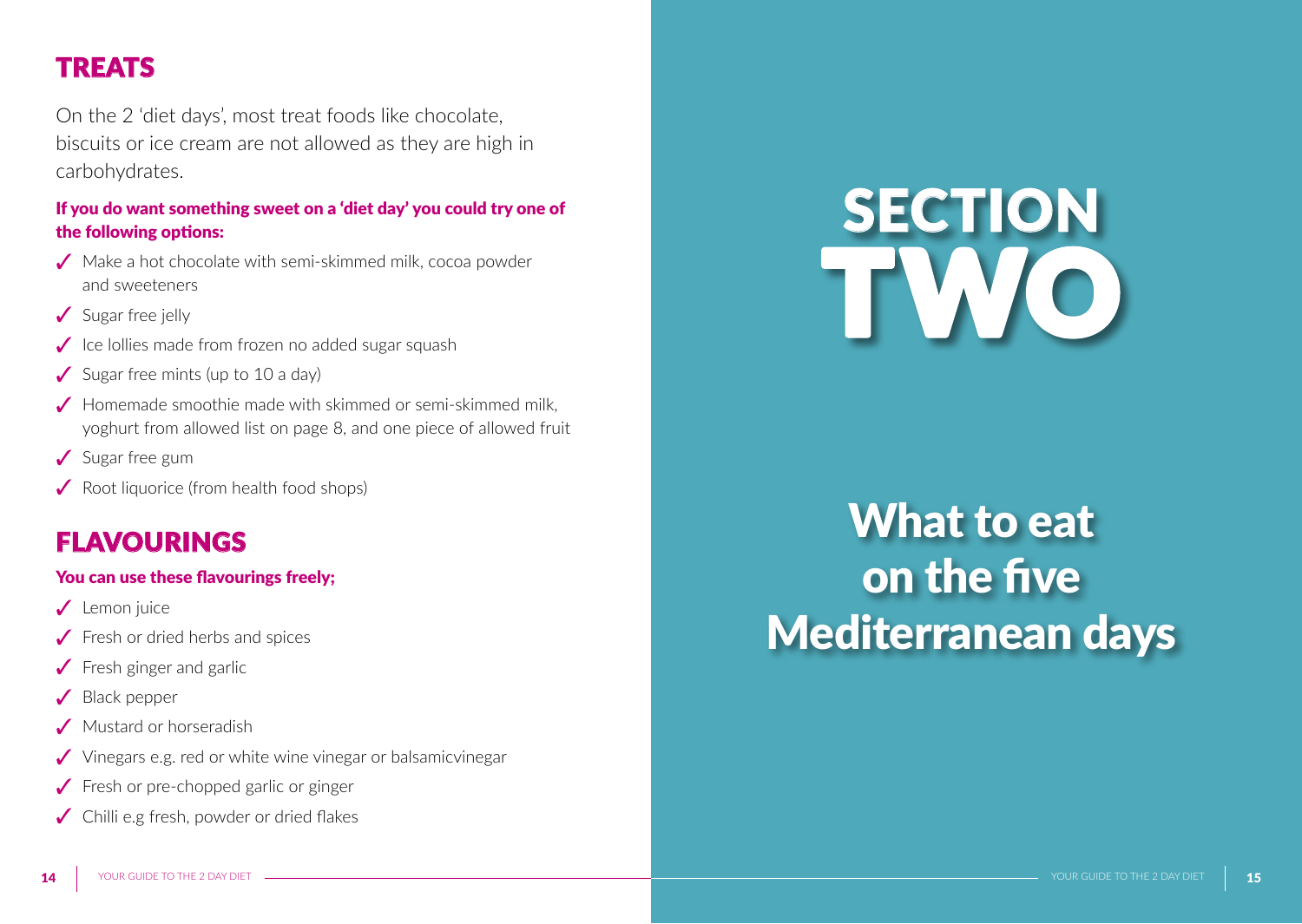### THE MEDITERRANEAN DIET

You may have already heard about the heart health benefits of following a Mediterranean diet. A Mediterranean style diet is high in wholegrains, uses more monounsaturated fats (e.g. olive oil) and less saturated fats (e.g. butter), and includes plenty of colourful fruits and vegetables as well as oily fish and low fat proteins like beans and lentils.

As well as the benefits to your heart, there is also evidence that a Mediterranean diet assists weight loss and decreases the risk of cancer. This is why we advise following a Mediterranean diet on the five remaining days.

#### Include these

- ¡ A Variety of different vegetables at leastportions 5 a day!
- $\blacksquare$  2-3 portions of fruit a day
- Low fat proteins (see pages  $5 \& 6$ )
- Wholemeal/brown carbohydrates (page 17)
- Low fat dairy / dairy alternatives foods (page 7)
- 8 drinks of water, tea, coffee
- $\blacksquare$  Two portions of fish aweek

### Only small amounts or none of these

- ¡ Unhealthy saturated fats (try to stick to the fats recommend on page 11)
- Alcohol
- High sugar foods anddrinks
- **Takeaways and fast food**

## CARBOHYDRATES

Choose wholegrain carbohydrates whenever possible. These have more fibre and nutrients than white versions, take longer to digest and absorb and can keep us feeling full for longer, which can help stop unhealthy snacking.

Try to cut down on sugar and sugary snacks such as sweets cakes and biscuits. These just give us extra calories with few nutrients and because they are quickly digested they often leave us craving for more!

| If you eat these                                                     | why not switch to these                                                                                                                                                              |
|----------------------------------------------------------------------|--------------------------------------------------------------------------------------------------------------------------------------------------------------------------------------|
| White bread, french stick,<br>bagels, croissants, crumpets           | Wholemeal bread, granary or<br>multi-grain bread (ideally choose<br>wholemeal versions), wholemeal<br>pitta bread, pumpernickel bread,<br>rye bread, white bread with added<br>fibre |
| White pasta, white rice,<br>white cous cous, noodles                 | Bulgar wheat, quinoa, brown<br>noodles, wholewheat pasta, brown<br>rice, wholewheat cous cous                                                                                        |
| Cornflakes, white rice cereal,<br>sugary cereals, instant oat cereal | Porridge, bran-based cereals like<br>branflakes, wholewheat biscuits,<br>no-added sugar muesli                                                                                       |
| Crisps, sweets, biscuits, sugary<br>popcorn, doughnuts, cakes        | Fruit, yoghurt, nuts, unsweetened<br>popcorn                                                                                                                                         |
| Mashed potato, chips                                                 | Sweet potatoes, new potatoes<br>boiled in their skins, jacket potatoes                                                                                                               |
| Cream crackers, rice cakes                                           | Oatcakes, rye crispbreads,<br>wholewheat crackers                                                                                                                                    |
| Sugary fizzy drinks                                                  | Water, sugar-free squash, diet fizzy<br>drinks                                                                                                                                       |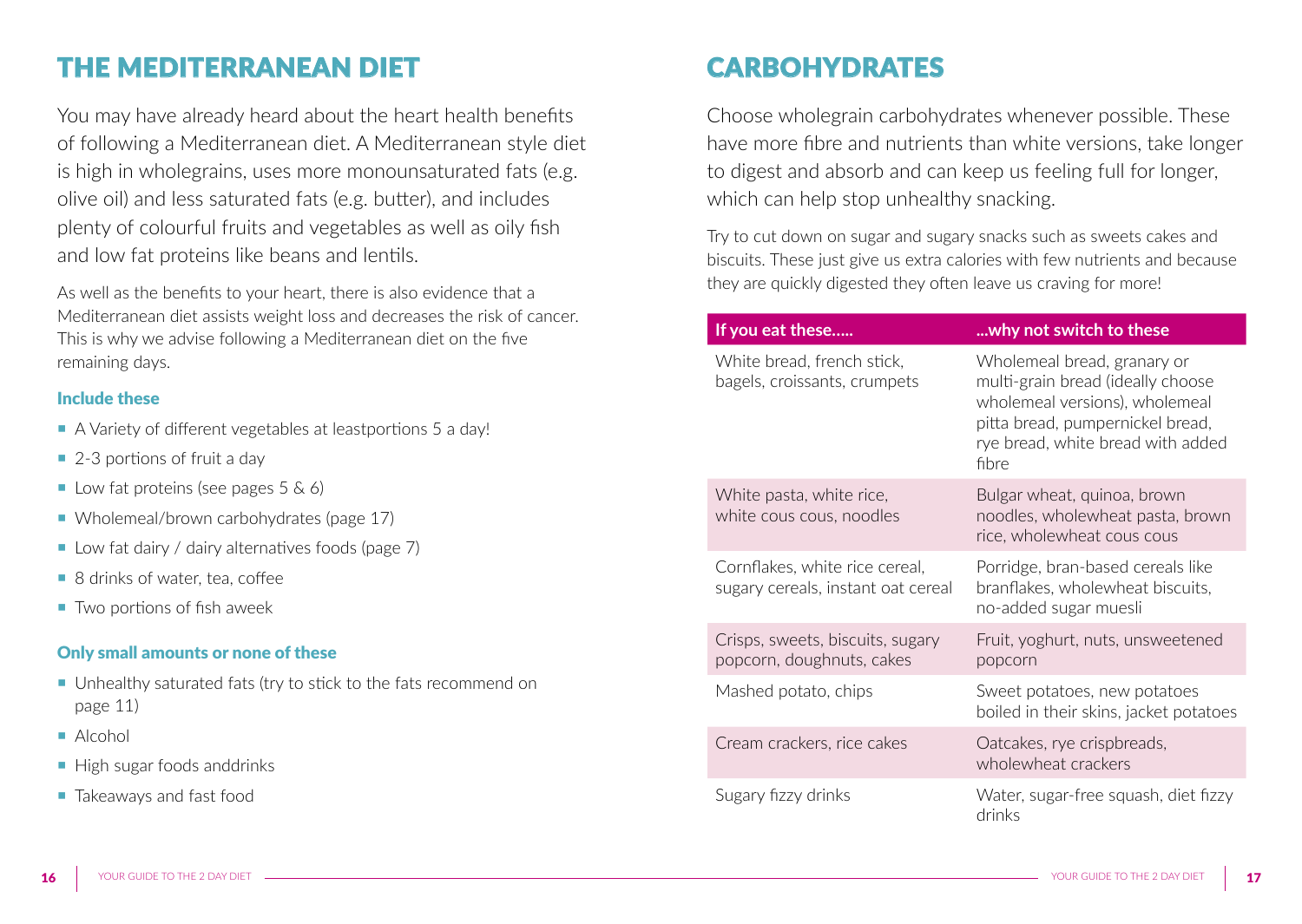## DRINKS

It is important to drink plenty especially when you're trying to watch your weight, as we sometimes think we're hungry when we're actually thirsty. We recommend you drink at least 8 glasses of fluid each day.

### Include

- Water
- Tea, green tea and herbal teas (with out sugar)
- ¡ Coffee
- **E** Herbal teas
- Make a hot chocolate with semi-skimmed milk, cocoa powder and sweeteners

### Limit

- ¡ Alcohol: have no more than 10 units a week
- Fruit juice: have a maximum of 150ml glass a day
- Sugar free no added sugar squash diet drinks max of 1 / day

#### Avoid

- Adding sugar to drinks
- $\blacksquare$  Regular fizzy drinks
- Regular drinking chocolate or malted milk drinks
- **Fruit smoothies**
- Flavoured water which contains sugar (check the label)

## ALCOHOL

If you chose to include alcohol have no more than 10 units a week. Having more than this will slow down weight loss and have a negative impact on your health increasing your risk of developing cancers, heart disease and diabetes.

Alcohol contains lots of calories so it is best to keep your intake to a minimum. The drink with the fewest calories, is a spirit and diet mixer (e.g. gin & slimline tonic, whisky & diet cola). The table below show you how may calories are in different alcoholic drinks.

Make sure you're keeping track of how many units you have. Be sure to measure out your drinks if you're pouring them at home where you may be tempted to pour yourself a bigger glass than you would get in a pub. If you don't know how many units are in a drink check the bottle or visit the drinkware website **www.drinkaware.co.uk** 

| <b>Alcohol</b>                    | <b>Units</b> | <b>Calories</b> |
|-----------------------------------|--------------|-----------------|
| Glass of wine 13% (250ml)         | 3.3          | 240             |
| Cider (1 pint)                    | 2.3          | 210             |
| Beer/lager 4% (1 pint)            | 2.3          | 170             |
| Glass of wine 13% (175ml)         | 2.3          | 170             |
| Champagne (125ml)                 | 15           | 100             |
| Port (50ml)                       | 1.0          | 79              |
| Sherry (50ml)                     | 1.0          | 58              |
| Gin and slimline tonic (25ml gin) | 1.0          | 50              |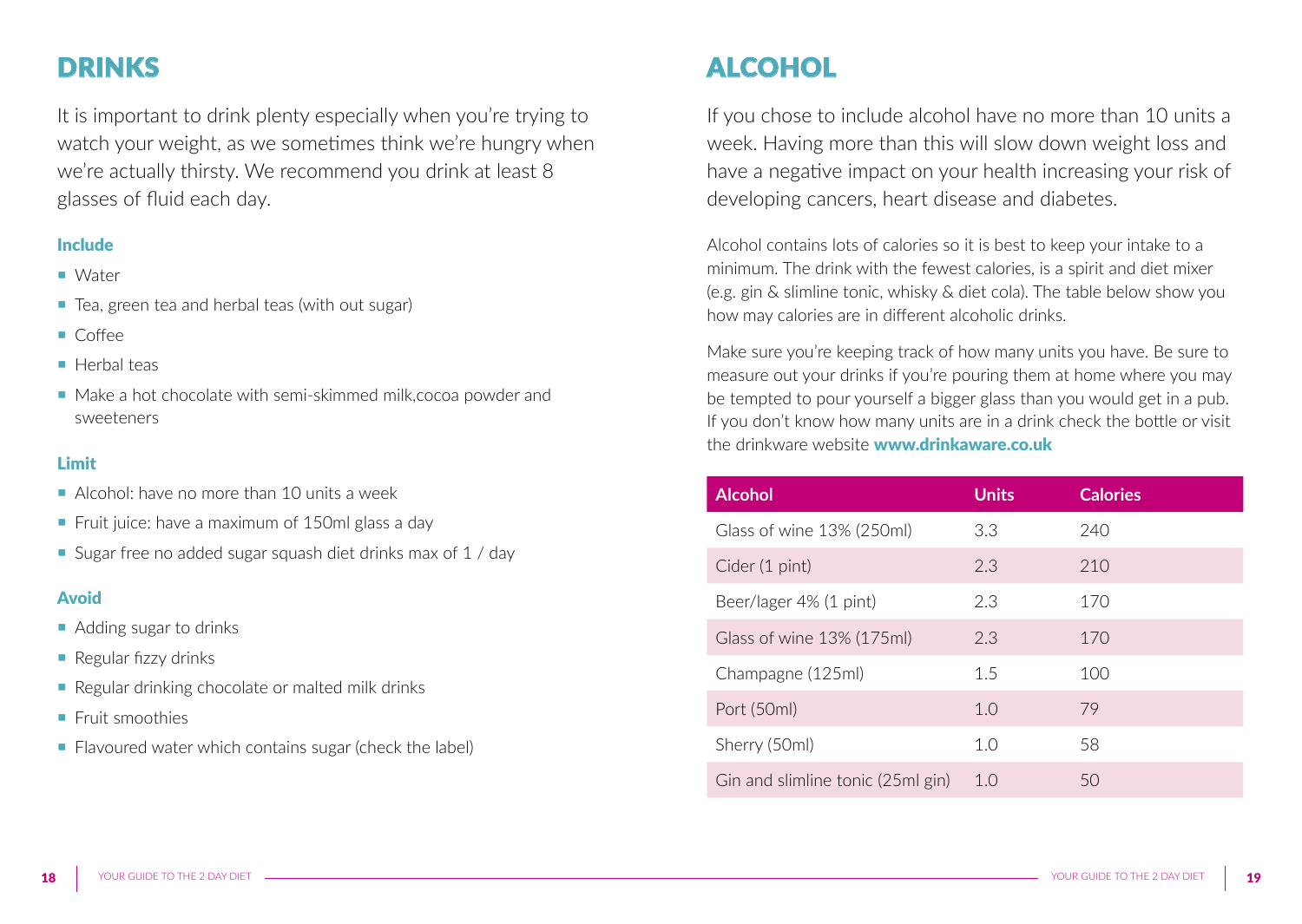### TREATS

We find a lot of dieters want to include a few treats each week. You don't have to have treats in your diet, but if you do, try to limit to three treats a week. Having more treats will slow down your weight loss. Any thing which doesn't fit with these Mediterranean diet rules is consider a 'treat' remember to keep track of how many you've had to make sure you don't have more than the recommended amount.

### SALT

Eating too much salt is bad for your health. It can raise your blood pressure and put you at higher risk of heart disease and stroke. It increases your risk of developing osteoporosis (fragile bones). You should aim to have no more than 6g of salt a day, which is about a teaspoonful.

### Tips for cutting down on salt:

- ¡ Avoid adding extra salt while cooking or at the table
- Flavour with black pepper, fresh or dried herbs, or lemon juice
- Choose reduced salt products, e.g. baked beans & soups
- Choose tinned vegetables and pulses with no added salt
- Cut down on salty snacks, e.g. crisps, salted nuts
- Check the labels of ready meals or ready-made sauces to find ones which are lower in salt

#### These foods are high in salt and should be limited:

- Cheese (dairy portion)
- Ham, bacon, smoked meat, smoked fish (all protein portions)
- Olives or salted nuts (fat portion)

### NOTES